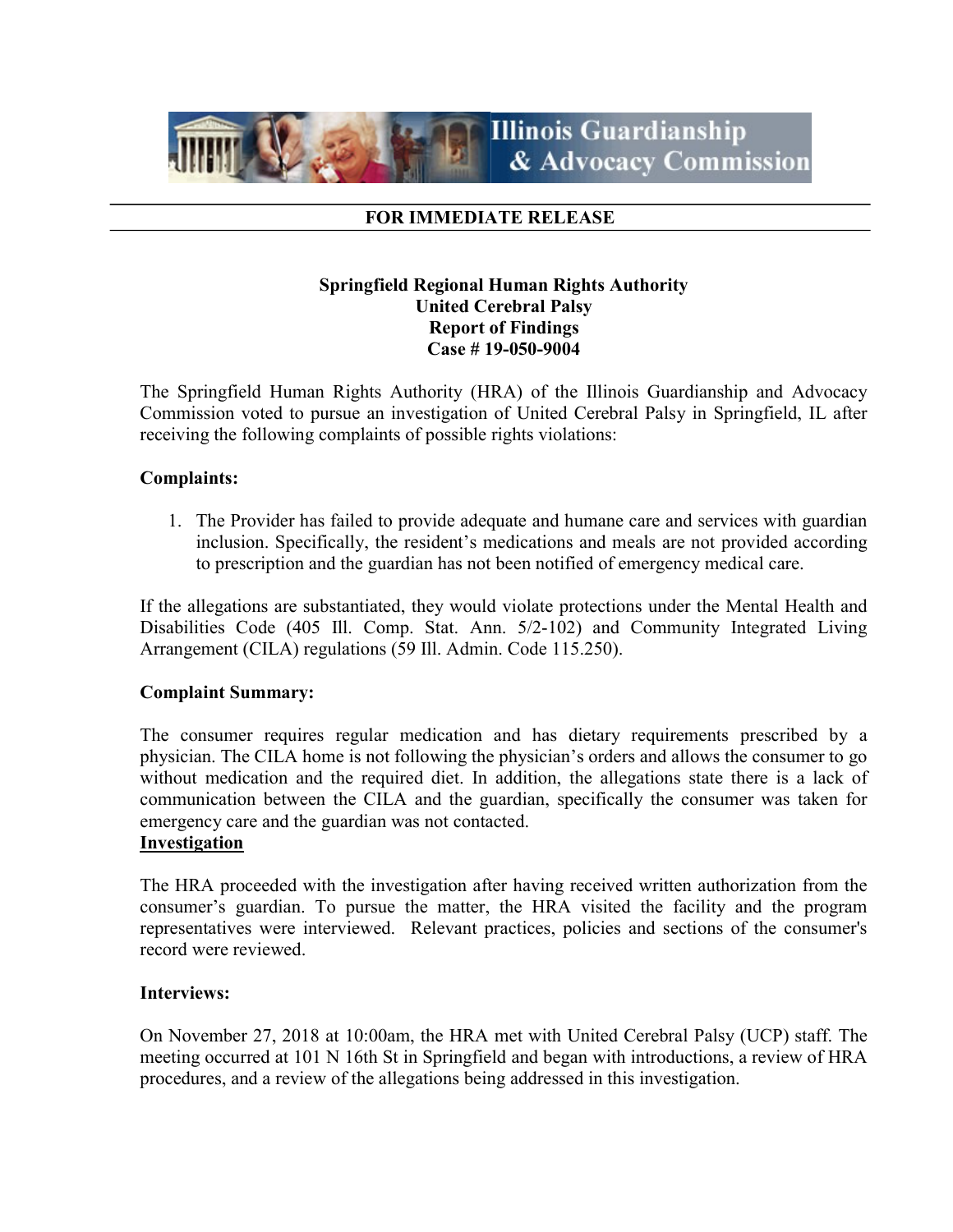Staff provided some general information about UCP. Springfield UCP offers both adult residential homes and developmental training sites. Staff estimated that both programs currently serve approximately 94 consumers and employ 65-100 staff. All staff receive the DSP (Direct Support Professional) Training required by Illinois Department of Human Services. Abuse and neglect and human rights are part of the DSP training that is completed before staff can work within any UCP facility. The trainings are also renewed annually. The 50-70 DSP staff working in the residential homes are overseen by 2 supervisors that visit each home weekly and 1 QIDP (Qualified Intellectual Disabilities Professional). UCP stated that almost all the staff working in the residential homes are new (started July 1, 2018 or more recently) due to a total residential program overhaul completed by management at the end of the fiscal year.

Consumers can report grievances to the DSP or supervisor at any time. If the resolution is not received, the consumer can "go up the chain of command" to the director and board. Consumers are notified of the grievance procedure at admission in the Rights and Responsibility packet which is reviewed annually. UCP has an internal Human Rights Committee that meets quarterly, however, that committee has not reviewed the concerns in this case.

The CILA home has 3 beds and one UCP staff is scheduled to the home for each shift (3 shifts). All the consumers in the home have 24-hour supervision. At the time of the incident, staff were informed of the consumer's Individual Service Plan, including the consumer's supervision needs, verbally from the staff's supervisor. In October 2018 UCP changed the communication method by creating binders containing the consumer's person-centered plan and placing the binders in the consumers residence for reference.

UCP reports that in February 2018 the guardian expressed concern about communication between the CILA and the guardian. UCP then began emailing the guardian each week with updates about the consumer. These weekly contacts are to be documented in the consumer's file. In the event of an emergency, the guardian is to be contacted by the nurse or case manager. There was one occasion when the consumer was taken for emergency medical care, but the staff could not recall the date of the incident or when the guardian was notified. The HRA requested copies of the notes indicating that the guardian was contacted weekly and the notes relating to the incident of emergency medical care but that documentation was not received.

UCP indicated that they were using an electronic note taking system until August 2018. The electronic system was causing issues with staff log-ins and documentation was confusing and challenging to access. In August, the staff started using a half electronic and half paper-based note taking system. This system is also used for tracking medication administration and, therefore, the medication administration logs for this consumer are partially printed out and partially hand written. The medication logs provided to the HRA showed gaps in medication administration but UCP believes that these gaps are likely due to the change in documentation system rather than not administering medications. UCP confirms that there are incidents this year when the consumer refused to take medication and those incidents are logged. UCP stated it is not normal practice to notify a guardian if a consumer refuses medication unless it is an ongoing issue. UCP also added that they have hired a new Registered Nurse who has improved communication with consumers and guardians.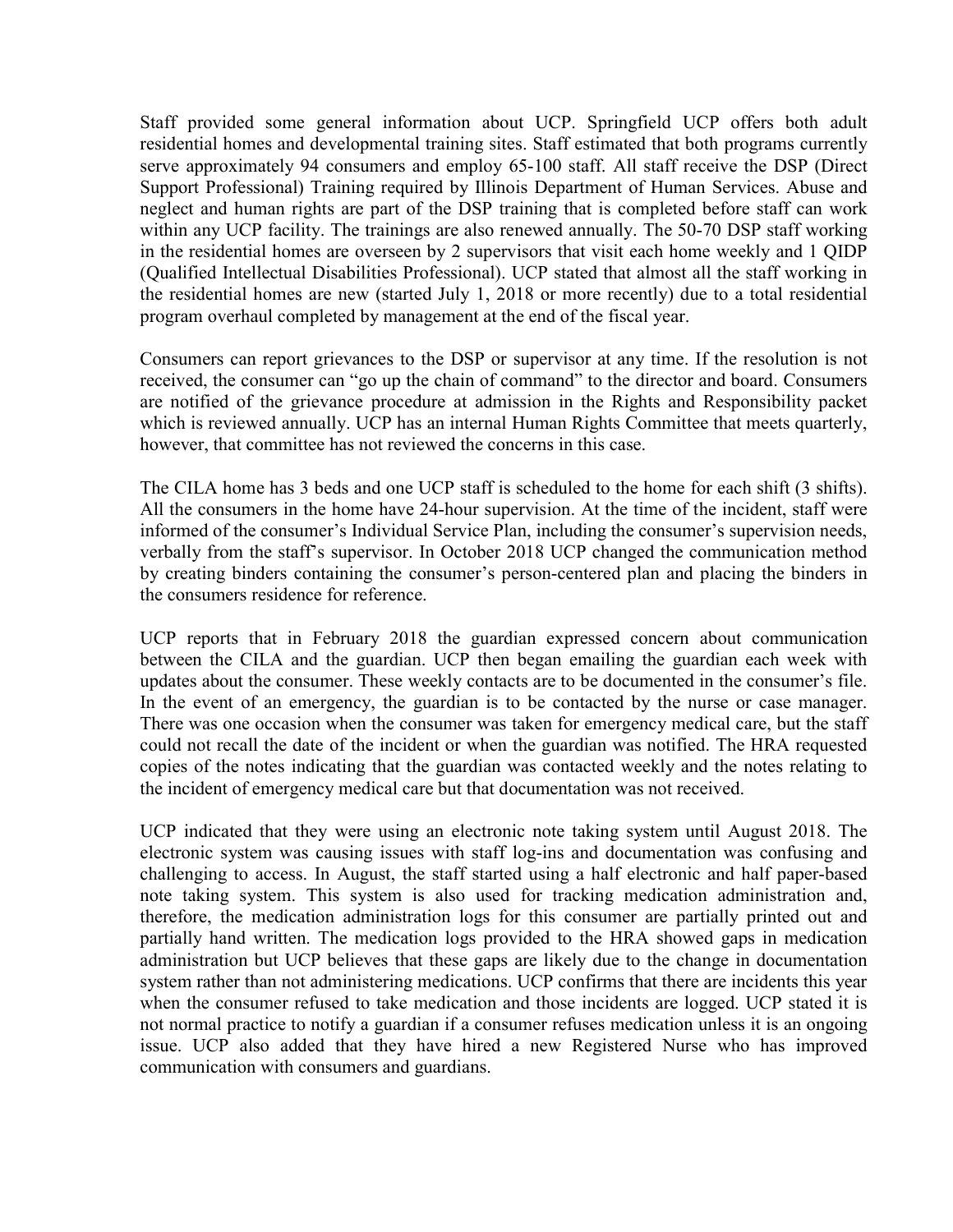UCP confirms that the consumer is on a restricted diet. A physician has documented that the consumer may only have 40 carbohydrates a day to maintain a healthy weight and prevent medical issues. The consumer's service plan indicates that all staff are required to be trained on how to monitor carbohydrates to assist the consumer. UCP stated that all staff were made aware of the consumer needs by their supervisor and there was a recipe book in the home that the staff were encouraged to use for cooking and teaching. UCP does not have any training documentation to demonstrate that the staff were specifically trained on the consumer's dietary needs because it was done on a one-on-one basis. A weekly menu is created by the DSP in the home and consumers are assisted with all grocery shopping. In July 2018, the staff were directed to stop purchasing processed foods. UCP staff stated the consumer's finances are controlled by the guardian but staff discovered that the consumer's roommate often purchased meals for the consumer so that they could eat in the community. Since those meals were unmonitored, the staff has asked the roommate to stop purchasing food for the consumer. Recently, the UCP Chief Executive Officer has taken over the menu creation for each of the homes and started utilizing local grocery delivery in order to assure that all physician dietary orders are being adhered to. The HRA requested a copy of the new meal plans for the consumer's home but that documentation was not received.

At the end of the interview, UCP staff informed the HRA that the provider has recently made changes in staff, supervision requirements, documentation and record keeping. They hope that the changes implemented in August 2018 will keep issues like these from occurring again.

## Records Reviews:

The Consumer's Discovery Tool and Personal Plan dated 2/20/18 states on page 4 that the consumer's housemate "has been buying me meals out in the community (but there is a stop being put to that option today)." Page 4 also states "I (the consumer) need assistance with my medications" and indicates that the consumer's medication is locked and she will need supervision to access. Page 6 reviews the consumer's dietary needs/concerns. It states that the consumer is gaining weight and has been put on physician's orders of 40 carbohydrates a day then states that "The diet has not been followed well since I (the consumer) have moved to the CILA." Page 6 and 7 also state that "All staff in the house are expected to be trained on how to monitor carbohydrates and to assist me." Page 8 states that the consumer and provider are aware that the consumer's parents are her guardians and that the guardians have requested better communication from the provider, including weekly emails with updates/issues, appointments, and medication changes.

Physician's orders for the consumer dated July, Aug, and Sept 2018 lists medications (including time of day to be administered and dosages) as well as a diabetic diet of low carb 40 grams per day.

Medication logs dated July 2018, August 2018 and September 2018 have several dosages administered but it is not indicated who administered the medications. There are documented refusals on 8/29/18 for not feeling well. There is documentation on one medication being refused on 8 occasions. The initials used on the logs to indicate administration do not match up with the refusals.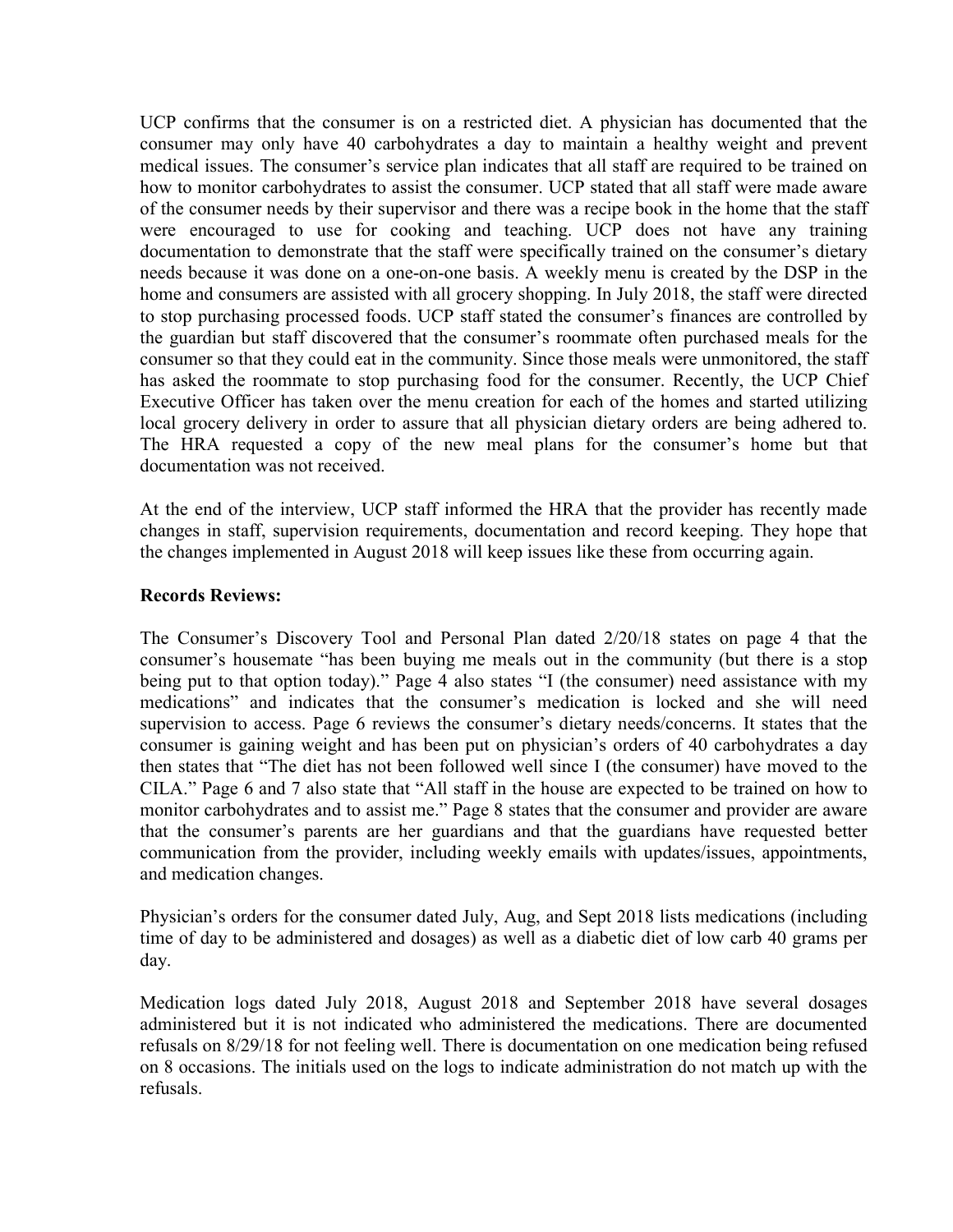"T-logs" are used for all documentation for July, Aug, and September 2018. These notes indicate medication refusal on 7/27/18 because the consumer was upset that staff did not wake her up in time and did not get glucose test done. On several occasions the t-logs indicate that the consumer "waited for the nurse to pass meds" in the mornings but no confirmation that meds were taken.

T-logs for July, Aug, and September 2018 frequently include notations about the consumer's dietary intake. Multiple meals are logged throughout the months but not consistently, including the consumer eating out on multiple occasions. None of the T-logs show documentation of carb intake or meal/dietary planning with the consumer. On one occasion a T-log indicates that staff suggested the consumer take a smaller portion of spaghetti instead of all the leftovers. On another occasion there is documentation of an outing where the staff noted that the consumer watched what she ate while they were at Dairy Queen. Most meals documented are high carb meals (i.e. stuffing and pasta in the same meal, Subway and Wendy's in same day, etc.).

T-logs for July, Aug, and September 2018 show some guardian communication. A T-log for 7/5/18 states the program director responded to guardian's request for information during an email. A T-log on 8/23/18 states the program director documented a "weekly update to guardian."

The HRA requested the following records from UCP that were not provided; Rights and responsibilities packet, proof that the consumer has received the rights and responsibilities packet, UCP documentation of any rights restrictions applying to the consumer, UCP documentation of weekly contact with the guardian, UCP records that staff were trained on the consumer's dietary restrictions (per the service plan), and a copy of the new meal plans being created by the director.

# Policies

The HRA requested the following policies from UCP but was unable to obtain it; Consumer Rights and Responsibilities (specifically looking for the section stating the consumer's right to report), UCP policies on guardian contact, UCP policies on medication administration and documentation, and UPC policies on dietary needs of consumers/meal planning.

# **Conclusions**

Complaint 1. The Provider has failed to provide adequate and humane care and services with guardian inclusion. Specifically, the resident's medications and meals are not provided according to prescription and the guardian has not been notified of emergency medical care.

The Mental Health and Developmental Disabilities Code (405 Ill. Comp. Stat. Ann. 5/2-102) states "A recipient of services shall be provided with adequate and humane care and services in the least restrictive environment, pursuant to an individual services plan. The Plan shall be formulated and periodically reviewed with the participation of the recipient to the extent feasible and the recipient's guardian, the recipient's substitute decision maker, if any, or any other